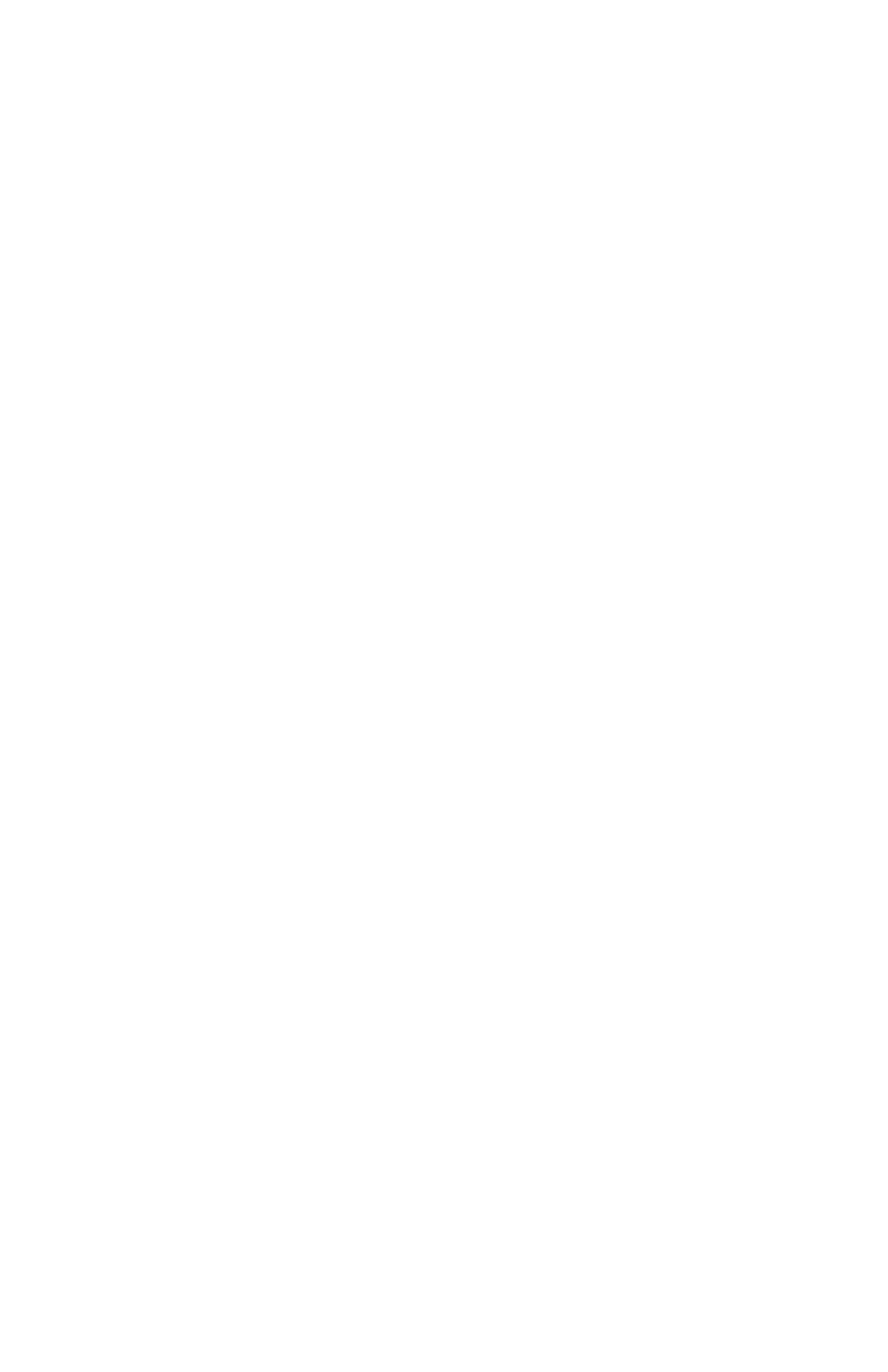#### **Table of Contents**

| Home Meets and Dance Recitals 11                        |  |
|---------------------------------------------------------|--|
|                                                         |  |
|                                                         |  |
|                                                         |  |
| Synergy Park District Competitive Practice Schedule. 12 |  |
|                                                         |  |
|                                                         |  |
|                                                         |  |
|                                                         |  |
|                                                         |  |
|                                                         |  |
| Sweetheart Invitational                                 |  |
|                                                         |  |
|                                                         |  |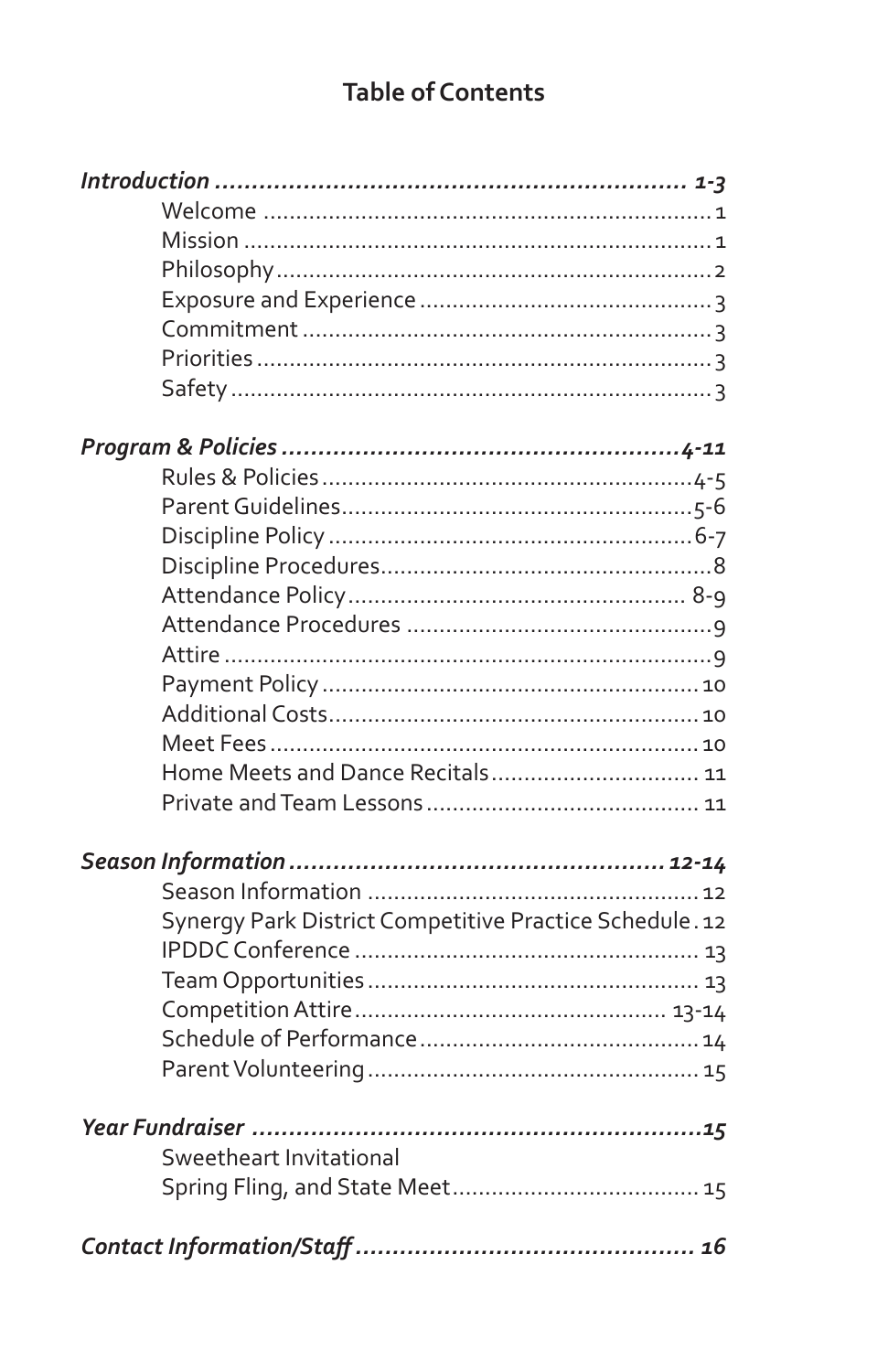#### **Welcome**

Welcome to the Synergy Park District Competitive Program. We are so happy to have you on one of our competitive teams. It is our goal to provide an opportunity for your child to learn, grow, develop, and mature into an outstanding young adult. Participants that are a part of our team will learn to work hard, set and achieve goals, work well with others, take initiative, and work through frustrations and setbacks. Synergy Team Competitive also promotes and encourages confidence to achieve anything they put their minds to. This program is designed to give students, who are interested in a particular style of dance, cheer, or poms the opportunity to go a step further. Members of this group will study, learn, and perform choreography and various genres of dance, cheer, or poms at local and special events. Our utmost priority is to provide an incredible team experience for your child. To make this happen, the participant, parents, family, and coaches must work together as a team. Parents are responsible for all transportation needs.

#### **Mission**

It is our mission to provide each dancer in the Synergy Park District Competitive Teams with a well-rounded healthy performance experience. The Synergy Park District Competitive Teams exposes participants to the following areas of concentration: teamwork, individual and group goals, time management, dance and performance technique, rehearsal and performance etiquette, commitment, self-confidence, and being held accountable for the choices one makes. This competitive team appreciates the opportunity to perform on the same floor with others who are sharing the same interest and passion towards cheer, dance, and pom.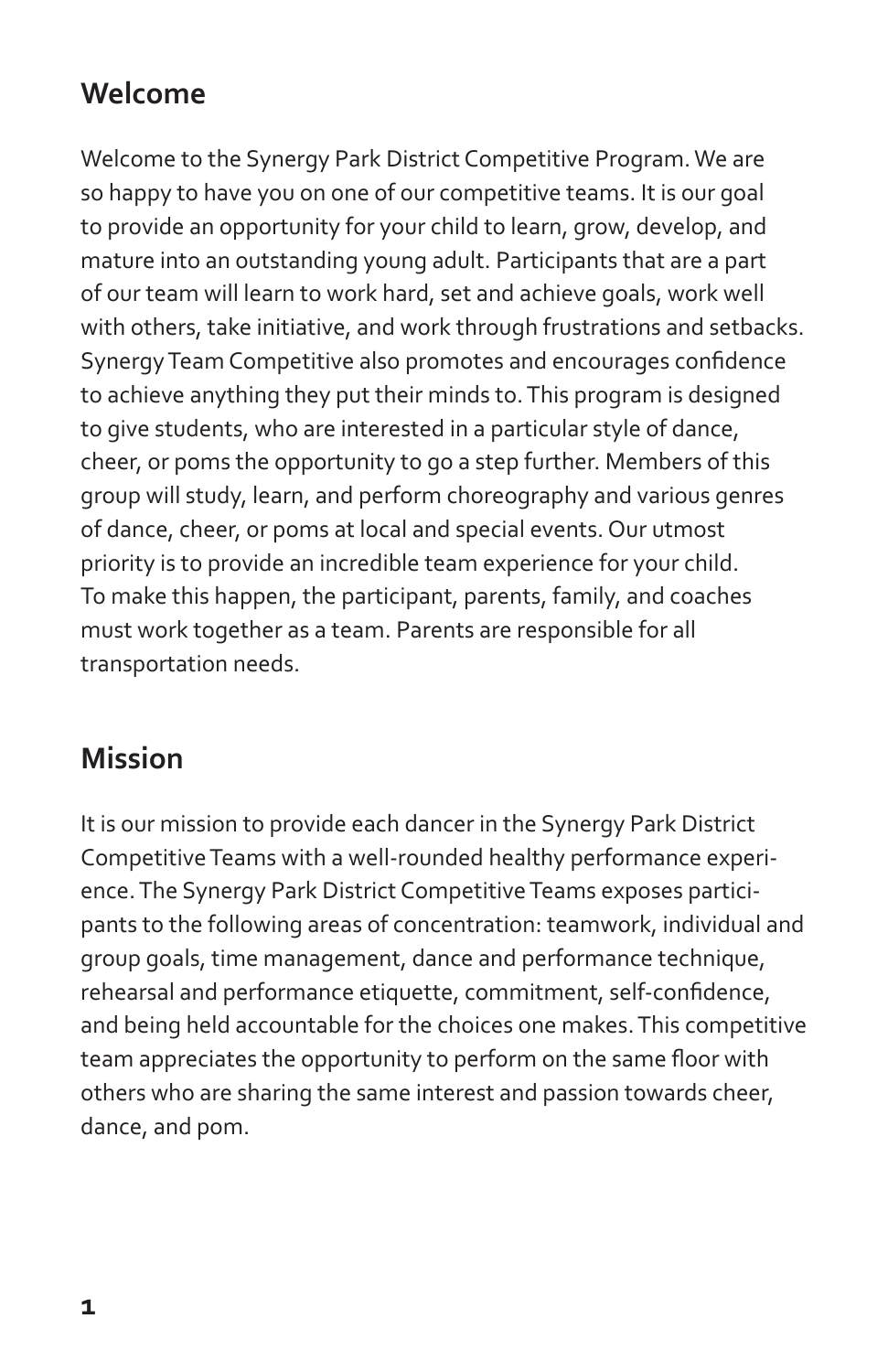### **Philosophy**

In order to understand and appreciate what goes into the development of a competitive team member, one must understand exactly what it is we are trying to achieve during training. There are four fundamental areas of development, which need to be addressed during the training:

#### **1. Strength Development**

 Strength is important not only to master skills, but to prevent injury as well. We use various types of conditioning at each practice to gain strength. Conditioning is meant to be challenging, fun, and rewarding.

#### **2. Flexibility Development**

 Flexibility is critical to the long-term success of the participant. Flexibility adds to the aesthetic appeal of the performance, allows the athlete to master skills more easily, and plays a role in reducing the frequency and seriousness of injuries.

#### **3. Skill Development**

 Skill development falls into two distinct, but much related categories: basic skills and new skills. Basic skills are like the ABC's of cheer, dance, and pom. Basic skills are the foundation of cheer, dance, and pom. If basic skills are neglected, missing, or not up to par, it can weaken the overall performance. Basic skills must continually refine in order for the team member to improve their performances. New skills are introduced as basic skills are mastered and as coaches see fit.

#### **4. Discipline**

 Discipline plays an important role when training. Training requires discipline from the team member, coach, and parent. Without discipline, the strength, flexibility, and skills do not come.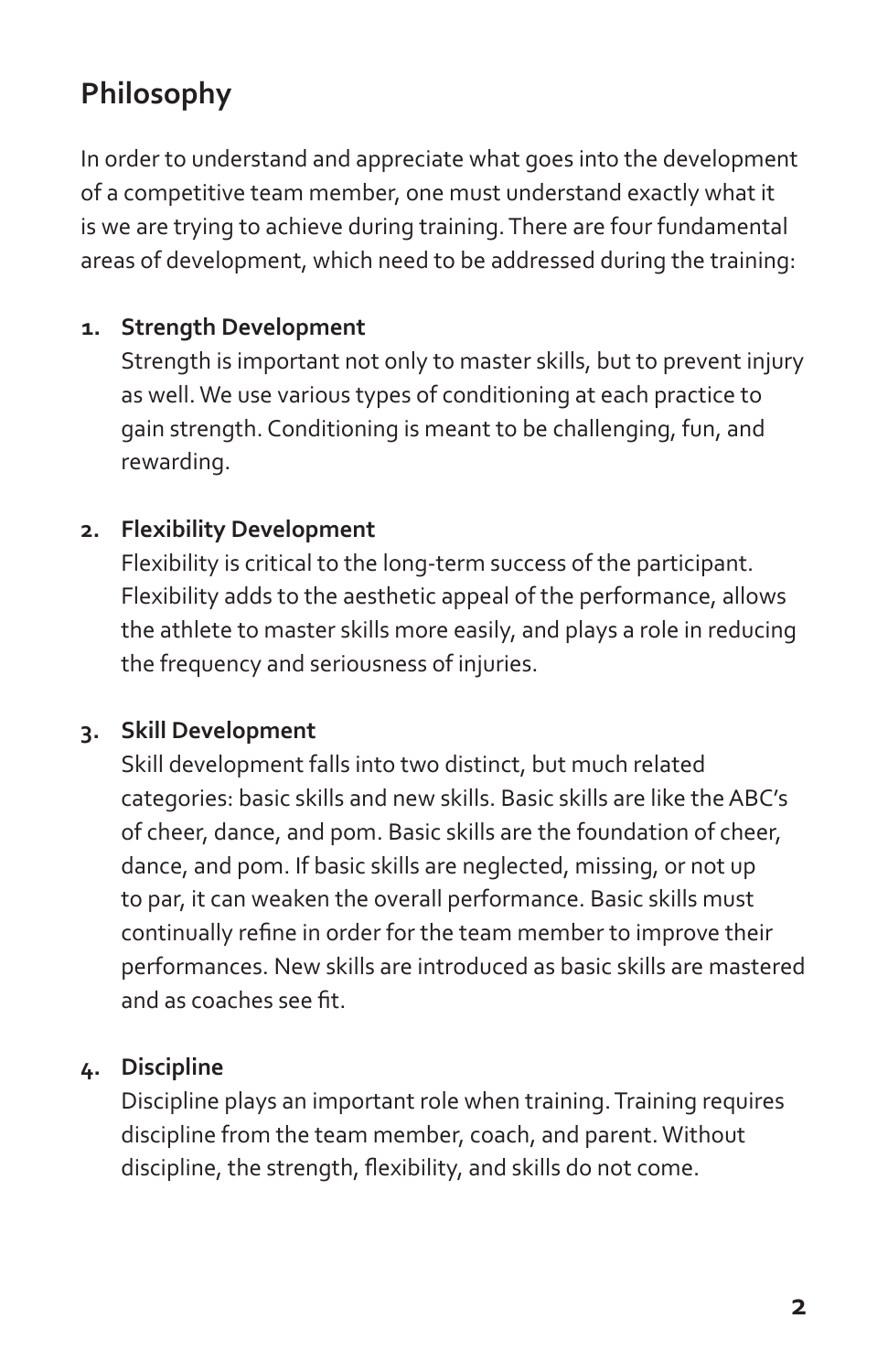#### **Exposure and Experience**

It is important for our youth, teens, and adults to not only embody cheer, dance, or pom physically but to promote and live it as an art form. Synergy Park District Competitive Team will perform within and around the community at a variety of festivals, parades, benefits, park districts, and school events.

#### **Commitment**

Being a part of Synergy Park District Competitive Team is fun and rewarding; however, it requires a huge commitment from both the team member and family. Commitment includes year-round practices and meets during the respective meet season. Time management skills are necessary to be a part of the team. All team members are expected to attend all practices, meets, performances, and showcase events.

#### **Priorities**

The Recreation Department staff believes that the order of importance always needs to be 1- Family, 2- Education, and 3- Team. **If you choose to be a Synergy Park District Competitive Team member, it is assumed that you have allowed appropriate time for family functions and that your child's study habits and school work is of exemplary quality. Routine family or schoolwork responsibilities are not appropriate reasons to miss practice.**

### **Safety**

Safety is a top priority. Participants must understand that horseplay, carelessness, and unsportsmanlike conduct may result in injury. Staff makes every effort to achieve and maintain a safe environment for the dancers. We believe in strength, flexibility, and progressions to keep the team members as safe as possible.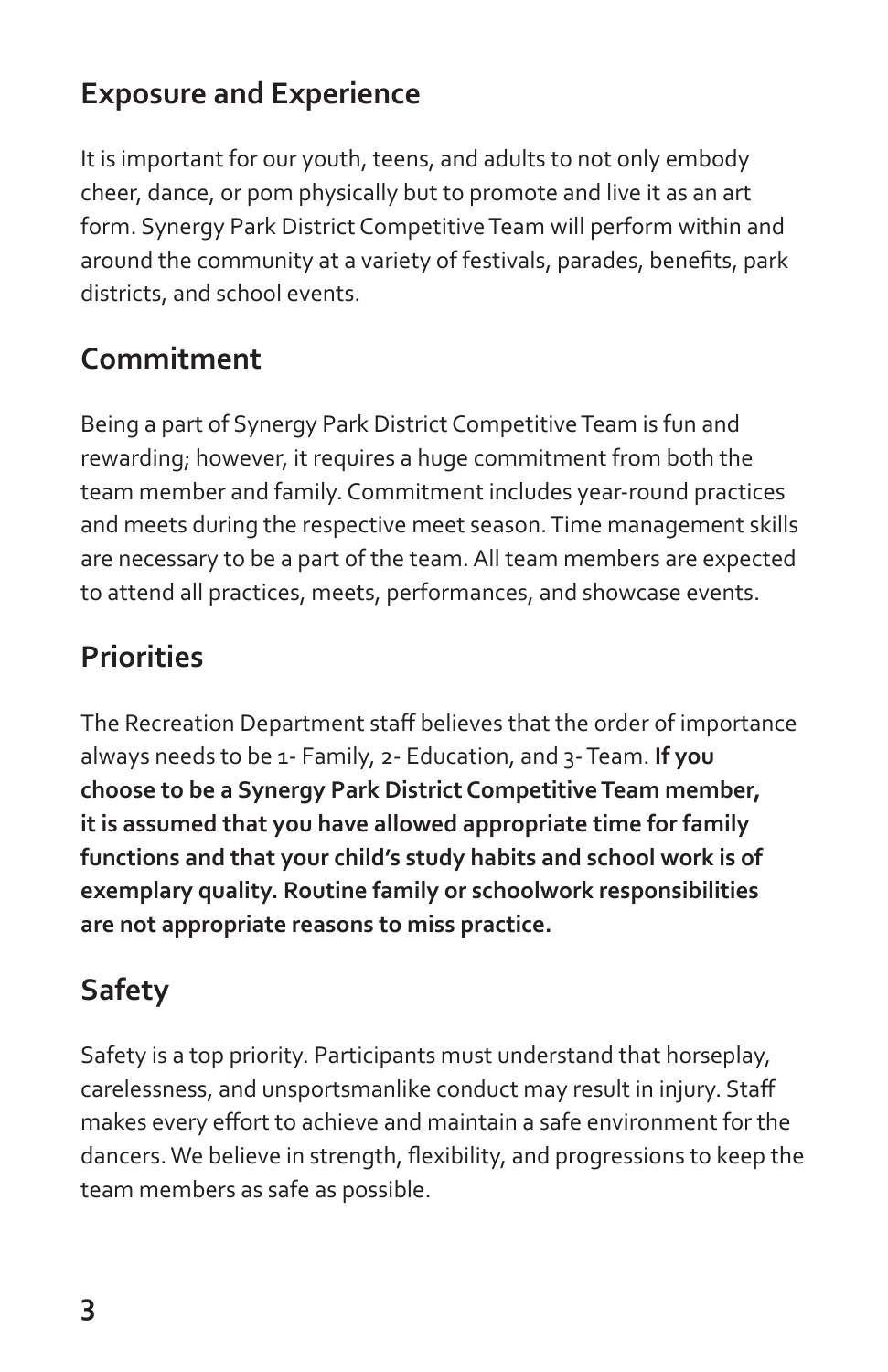#### **Rules and Policies**

- 1. Regularly attends practices.
- 2. There will be no make ups available if practices are missed.
- 3. Please notify the coaching staff (in writing) when your child will miss practice due to vacation time.
- 4. Team members should always report on time for practice: which means being on the floor and ready to begin at the scheduled start time of practice.
- 5. Team members must wear a team leotard or warm-up to practices.
- 6. Team members should pick up after themselves and keep area neat.
- 7. Each team member should have their folder, spiral, binder, shoes, etc. - anything they might need for the day in their bag.
- 8. No food allowed in the dance studio or gym at any time.
- 9. No jewelry of any kind (watches, necklaces, bracelets, or earrings. Tiny stud earrings are permissible).
- 10. Please turn off all cell phones before practice and leave them in your bag. This rule also applies to competitions - no cell phones should be used during a competition and must be turned off prior to stretching.
- 11. Students should never attempt to spot a fellow classmate, or let a fellow classmate spot them.
- 12. All shoulder length and longer hair must be tied back from the face. Do not use fancy pony tail holders. Students have to be able to roll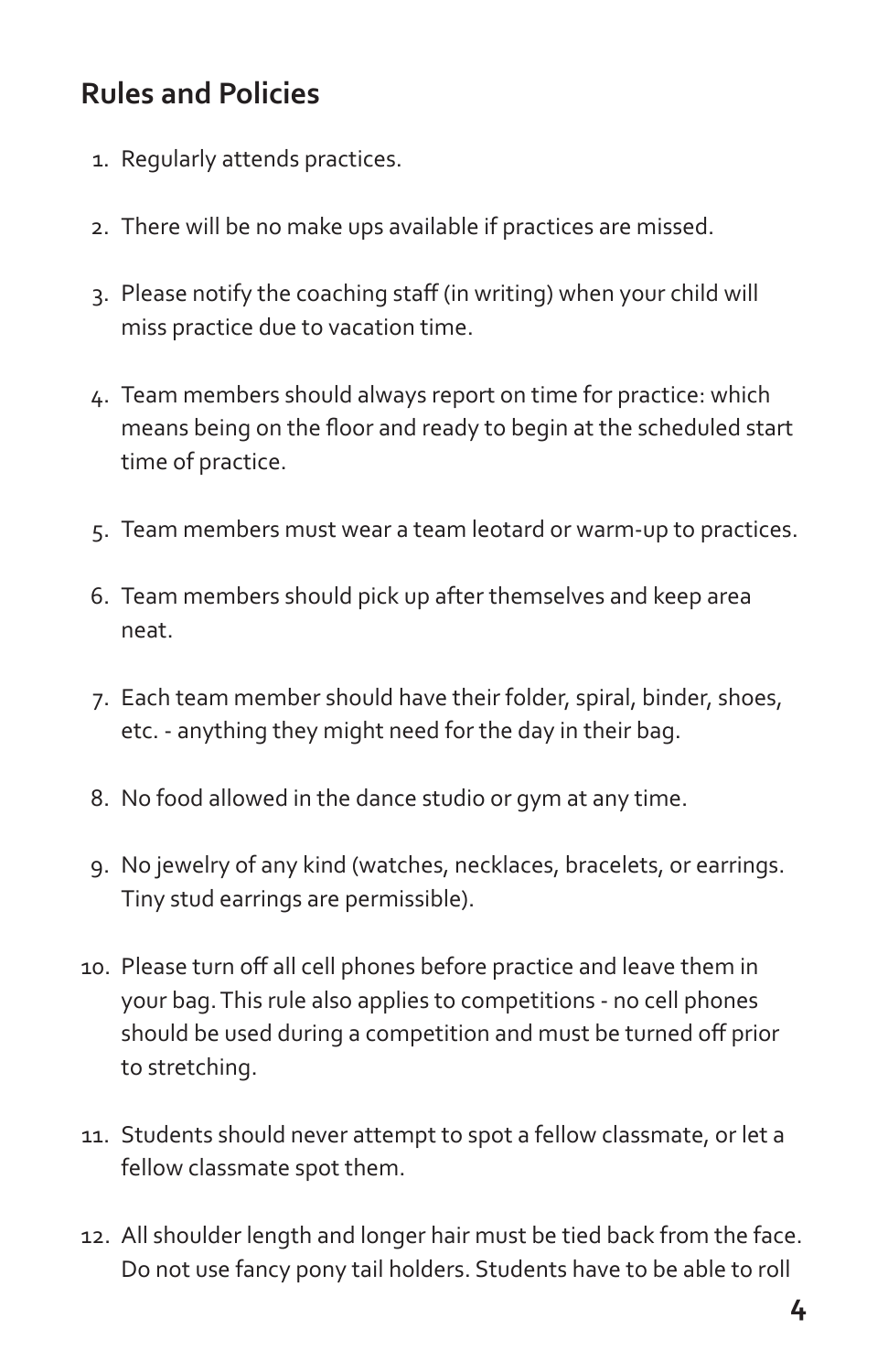over the back of their head. Hard headbands should also not be worn to practice/meets. Please keep bangs out of face.

- 13. There is no running, tumbling, or horseplay in the waiting areas. Students must walk from event to event being careful to stay with their group and out of the way of other students. When getting a drink or using the restroom, students should carefully walk around all pieces of equipment and other dancers.
- 14. Students should wait in the hallway for their coach to call their class before entering the East Gym or Dance Studio. Students are not allowed on any equipment before, during, or after class in the Dance Studio or East Gym.
- 15. No offensive language is allowed at any time. We want to create a positive atmosphere for all team members. That includes meets and other sporting events.
- 16. Work hard and try your best; do not compare yourself with others.
- 17. Communicate with the coaches when something is wrong.
- 18. Treat yourself, teammates, and coaches with respect.

#### **Parent Guidelines**

A family's role in the team member's commitment is huge. Please keep in mind the following guidelines:

- 1. Ensure your child gets enough sleep and proper nutrition.
- 2. Ensure that your child gets to practices and meets on time.
- 3. Acknowledge your child's fears.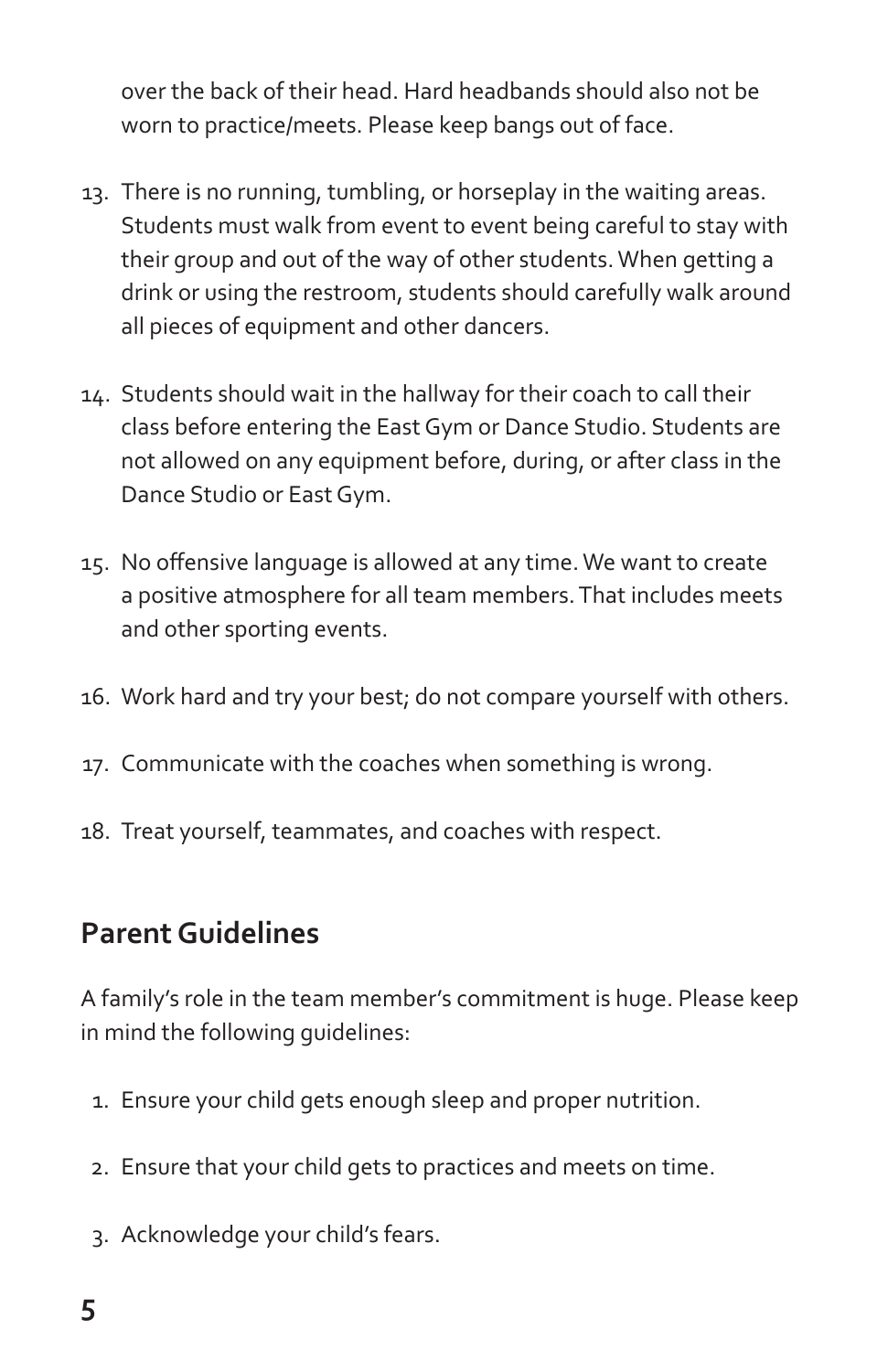- 4. If you need to speak with your child's coach, please schedule a time or do so before or after practice. During practice is not acceptable as the coaches have responsibilities at that time.
- 5. Call 815-741-7275 ext. 129 or email kcooper@jolietpark.org if your child is going to be late or miss practice.
- 6. Provide unconditional love, encouragement, & support for your child.
- 7. Show respect towards your child, their teammates, coaches, and other team parents.
- 8. Negative comments regarding teams, judges, coaches, or anything team related is not allowed during practice, competitions, or at the Park District.
- 9. Attend all team parent meetings this is a great way to keep open communication and stay informed of any updates and happenings.

### **Discipline Policy**

In order to ensure a safe and secure environment, it is crucial that all team members and staff are respectful of one another, the facility, and equipment. All dancers will be accountable for these rules.

The following behaviors are expected:

- 1. Willing to listen
- 2. Following directions
- 3. Positive Attitude
- 4. Use appropriate language at all times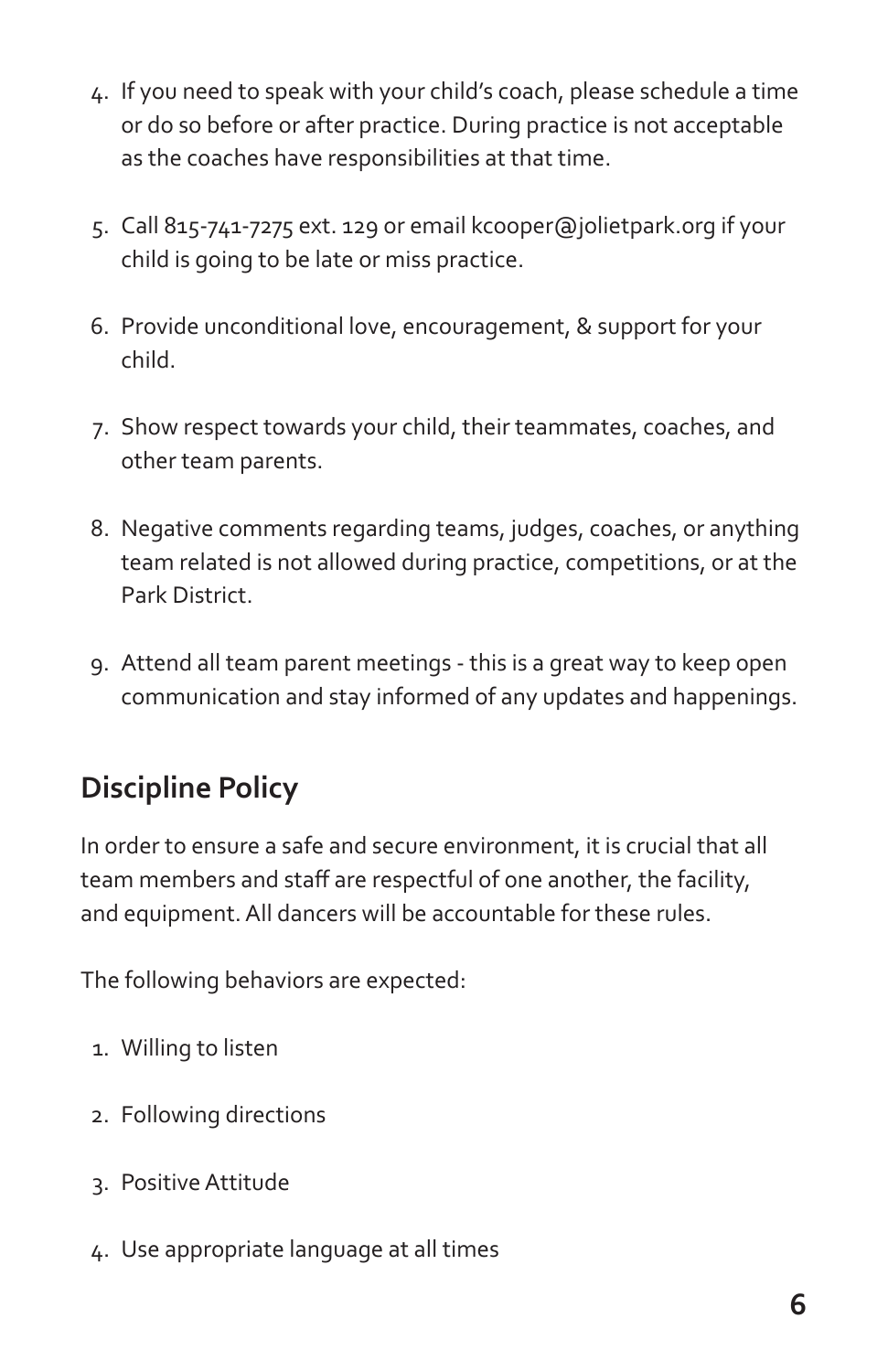- 5. Show respect to teammates, coaches, opposing teams, and judges
- 6. Encourage and support all Synergy Competitive Team members
- 7. Work hard and do your best

#### **The following behaviors are unacceptable:**

- 1. Harming or endangering self or others
- 2. Intentional misuse of equipment
- 3. Failing to follow verbal instructions/horse play
- 4. Vandalism
- 5. Theft
- 6. Verbally or non-verbally abusing others (name calling, taunting, bullying, teasing, threatening, etc)
- 7. Cyber bullying
- 8. Using inappropriate language at any time during practice or meets

These guidelines are intended as general guidelines for all participants, their families, and staff to follow. All participants and staff are expected to use good judgment and common sense to ensure safety and security. Any unacceptable behavior or behavior that endangers the participant, other participants, or staff, may result in immediate, (temporary or permanent) suspension from Synergy Park District Competitive Team.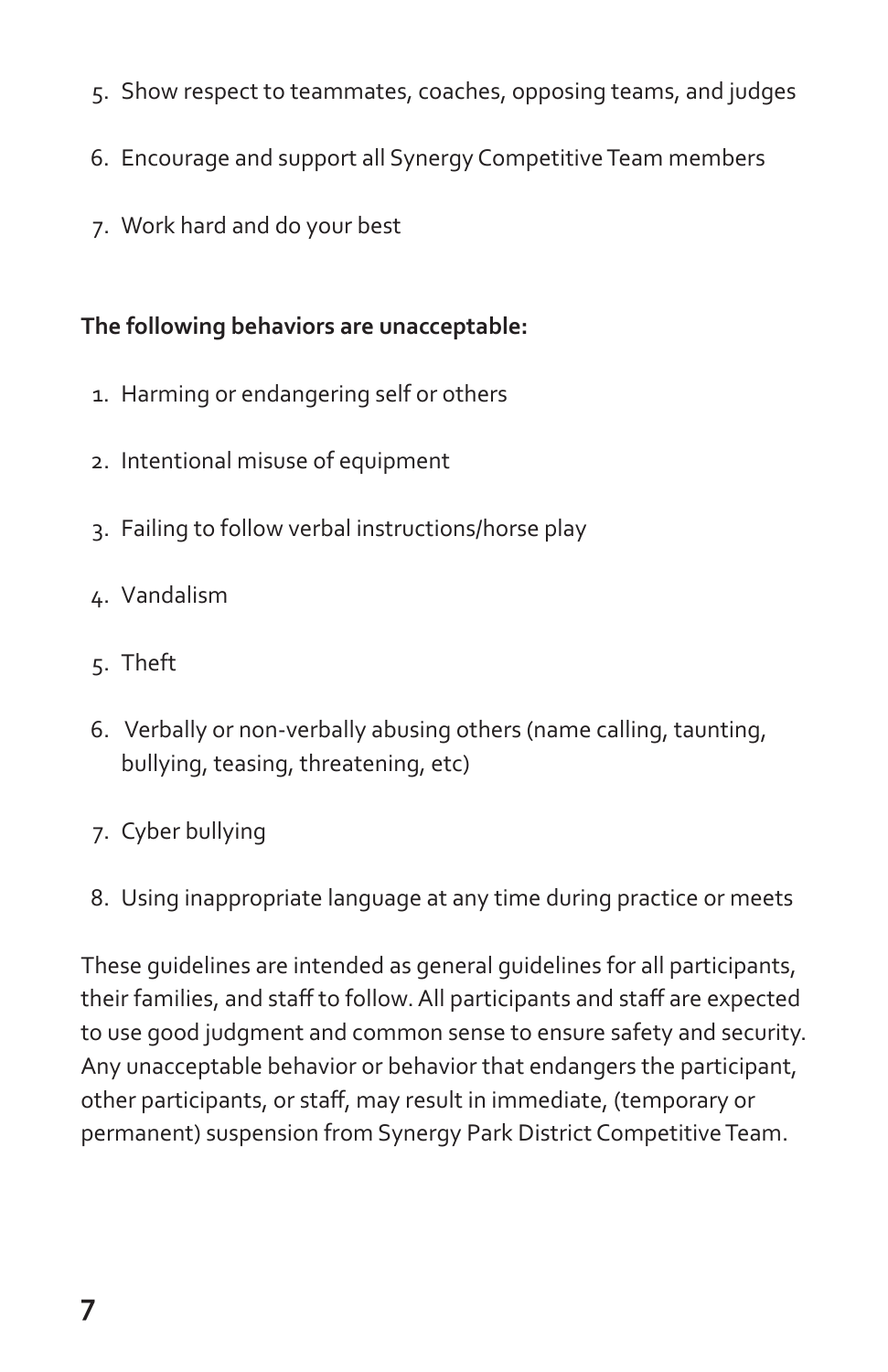#### **Discipline Procedures**

If unacceptable behavior occurs, the coaches/staff will follow these guidelines:

- 1. Verbal warning.
- 2. Verbal warning will be given and team member will be asked to sit and watch until they are ready to participate again.
- 3. If unacceptable behavior continues after two verbal warnings and time out of practice, the parent will be contacted and asked to pick up the team member from practice.
- 4. If unacceptable behavior continues to occur, the team member may be suspended for a period of time deemed necessary by the coaches and recreation superintendent.
- 5. If no improvements have been made after suspension, team member may be removed from the team indefinitely. No refund will be issued.

#### **Attendance Policy**

Attendance is mandatory. Attendance involves arriving on time, staying for the entire practice, and performing to potential. Team members are not permitted to leave early unless written arrangements have been made with the Recreation Superintendent or Coach. Team members who habitually arrive late and leave early from practice will have trouble performing to their highest potential and may be suspended from meets entirely or on certain events.

If a team member is going to miss practice or be late, a parent or guardian needs to email kcooper@jolietpark.org or call 815-741-7275 ext. 129. This phone call needs to be made no less than 30 minutes prior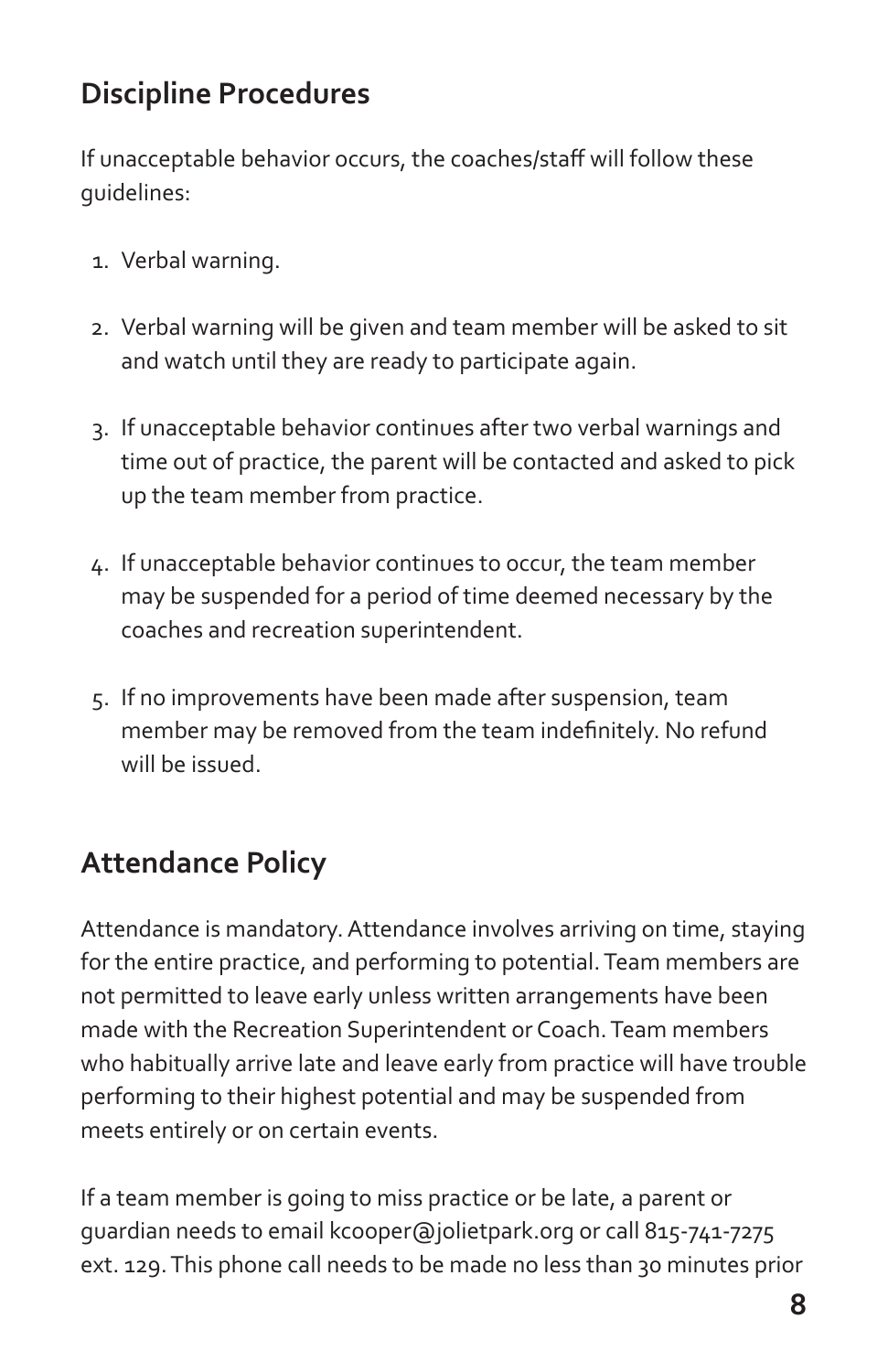to the start of practice. Knowing which team members are going to miss practice or be late will help us better prepare our schedule for each practice.

Please understand we are aware that absences happen. The occasional absence is understandable, but in the event that multiple absences occur, disciplinary actions will be taken.

#### **Attendance Procedures**

- 1. More than 3 absences from January to May team member will be placed on probation and/or removed from team.
- 2. **Miss any practice the week before a meet cannot attend that meet (which may result in not qualifying for State)**

#### **Attire**

All team members should attend each practice fully dressed and ready for practice. This includes a team leotard or warm up and hair pulled back. No jewelry or additional clothing (t-shirts or pants) can be worn during practices. Along with dressing appropriately for each practice, all team members must have their dance shoes, cheer, and/or pom cheer shoes.

The cubbies will be in the east gym and dance studio. Team members are encouraged to use these cubbies for all personal items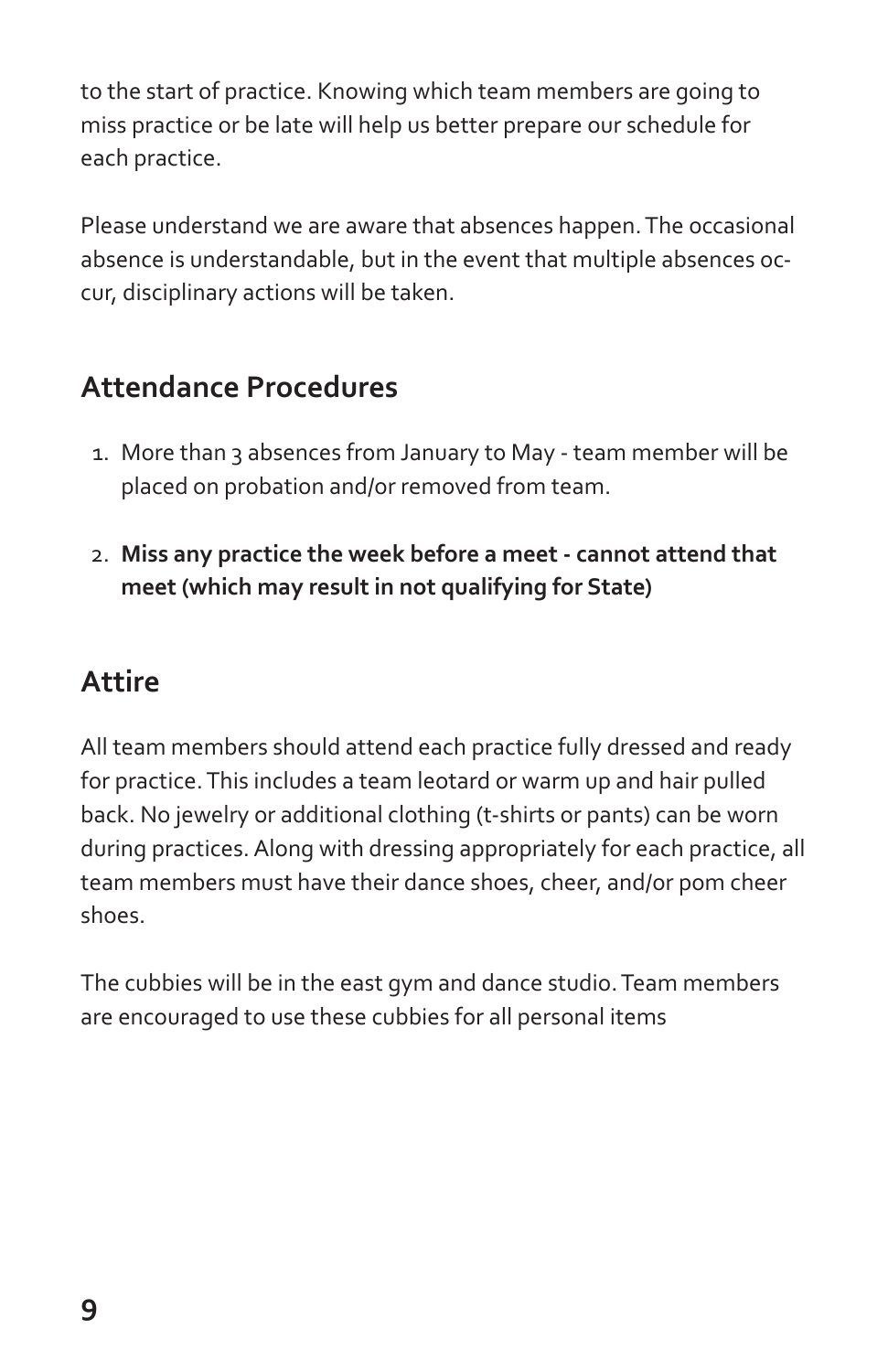#### **Payment Policy**

Fees are determined by the number of practices per session. All fees are due at the beginning of each session. Payment options: in person, online, or over the phone. If payments are not received, it can result in the team member being suspended from the team until fees are up to date. Since a team member is not allowed to participate due to payment issues, this will negatively affect attendance and count against the team member. Fees are not prorated on missed classes, absences or tardiness.

#### **Additional Costs**

Children will need to purchase a team warm-up and one recital costume each session. Fundraising is available to offset the cost of the warm-up. Parents may opt to do fundraising to offset the cost or purchase the warm-up out right.

Children will also need to purchase a team leotard. Leotard style and pricing will be chosen by coaches and Recreation Superintendent.

#### **Meet Fees**

Meet fees are typically \$10-\$15 per meet for each participant. State fees are higher and are calculated per event. Currently, we hold additional fundraising opportunities to offset these fees with events such as tag days & benefit days. We ask all team members participate in these added fundraising opportunities to help keep the cost of session fees reasonable.

Currently we host IPDDC competition meets to offset these costs and not charge team members entry fees.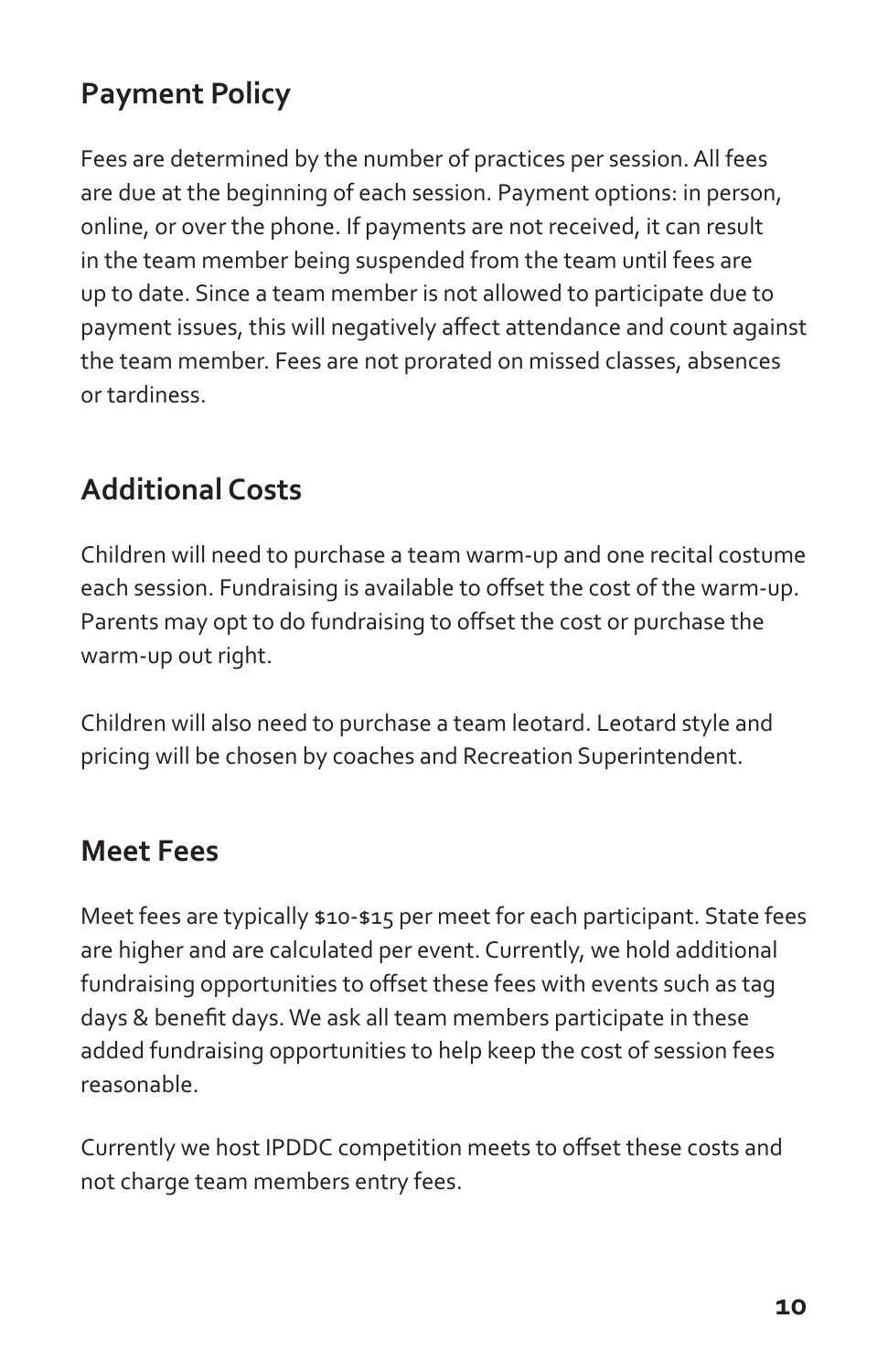#### **Home Meets & Dance Recitals**

All families will be asked to donate one case of water and one case of pop to sell during the meets and recitals for each participant on the team. All parents must work a shift during the home meet. The profit earned from selling these items are used for each participant's upcoming meet fees.

#### **Private & Team Lessons Dance, Cheer, Pom, Tumbling & Technical Focus**

Are you looking for a class to help you reach the next level? Do you want to improve upon your flexibility and learn new tricks? This program will help you focus on your technique on all the skills you perform, as well as increase your body flexibility. You will also have the opportunity to learn new skills that can be unique and creative. Practice and improve skills needed to make a school cheer or pom team. Call 815-741-7275 ext. 173 or email sunshineandrainbows.lc@gmail.com to schedule a private or group lesson. Please be sure to include child's name, age, and skills needing work along with any other members if doing a group lesson. Sign up for three one-hour sessions at one time for a discounted rate. All fees are listed per child. Individual and group lessons are limited based on experienced staff availability and facility space, and are scheduled on a first-come, first-served basis.

| Individual/Group   | Fee                | # of Lessons |  |
|--------------------|--------------------|--------------|--|
| Individual         | \$25 $R$ /\$30 $N$ |              |  |
| Individual         | \$65R/\$80N        |              |  |
| Group (per person) | $$18R$ /\$23N      |              |  |
| Group (per person) | \$48R/\$60N        |              |  |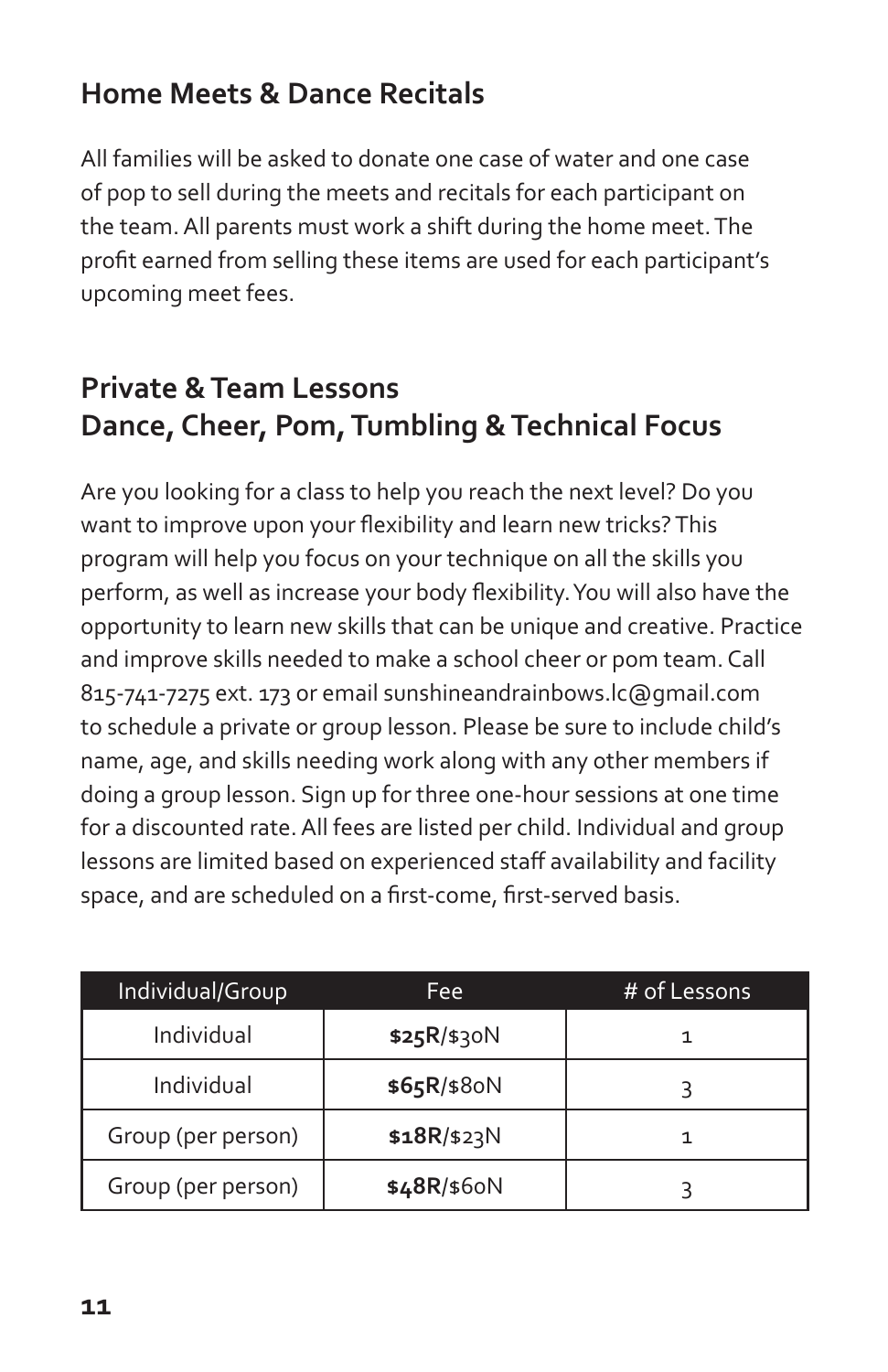#### **Season Information**

There are three seasons:

#### **Skill Training Season 1 (September – December)**

Team members are advancing their current skill level and also spending time learning new skills and routines. Conditioning is largely included in this season to build the strength needed to achieve new skills.

#### **Competitive Season (January – May)**

Dancers are perfecting routines that they will perform in competitions. Time is spent focusing on form and execution of the skills and routines.

#### **Skill Training Season 2 (June – August)**

This season is spent preparing skills for competition season. Different variations of skills and genres of dance are practiced. Tumbling skills are being introduced during this time for each individual team member.

#### **Synergy Park District Competitive Practice Schedule**

| Day       | Date            | Time          | <b>Division</b> | Age      | Location      |
|-----------|-----------------|---------------|-----------------|----------|---------------|
| Tuesday   | October-<br>May | 6:30-7:30     | Dance           | $8 - 14$ | Arrowhead     |
|           |                 |               |                 |          | Community     |
|           |                 |               |                 |          | Center        |
| Wednesday | October-<br>May | 6:30-7:15     | Dance           | 4-8      | Arrowhead     |
|           |                 |               |                 |          | Community     |
|           |                 |               |                 |          | Center        |
| Thursday  | October-<br>May | $6:15 - 7:00$ | Pom             | $4 - 14$ | Kathy Green   |
|           |                 |               |                 |          | Multi-Purpose |
|           |                 |               |                 |          | Center        |
| Thursday  | October-<br>May | $7:15 - 8:00$ | Cheer           | $4 - 14$ | Kathy Green   |
|           |                 |               |                 |          | Multi-Purpose |
|           |                 |               |                 |          | Center        |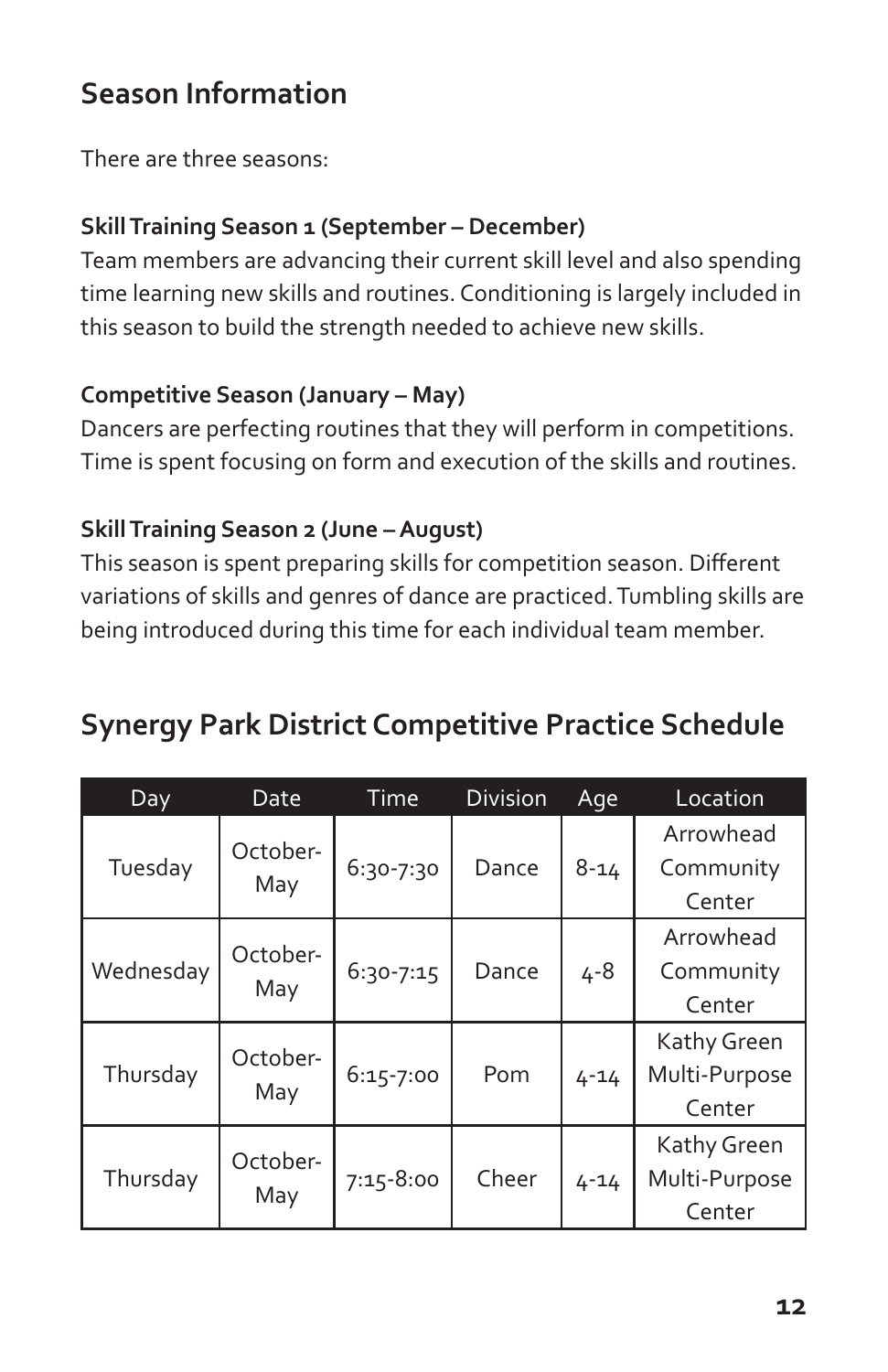#### **IPDDC Conference**

The Synergy Park District Competitive Team competes through the IPDDC. The IPDDC offers several types of competition for the girls and boys in our programs.

Our IPDDC Drill Program Cheer, Dance, and Pom divisions competitions are held in an invitational style, which gives flexibility to teams' competition schedule. All divisions encompass rules that follow IHSA and IDTA with IPDDC modifications to further promote safety and enjoyment for athletes.

Our competition season begins in January and concluding traditionally in April with a state meet. All Park District participants are eligible to compete in meets through their senior year of high school. The competition age for the entire season is based upon his/her age as of September 1st and grade level.

#### **Team Opportunities**

(Limit 5 performances per Park District)

| Small Team $-$ 3-9 members | Duet/Duo -2 dancers        |
|----------------------------|----------------------------|
| Large Team - 10 members    | Trio $-$ 3 dancers         |
| Soloist - 1 dancer         | Trio $-$ 3 dancers         |
|                            | Production - 10-30 members |

#### **Competition Attire**

- 1. Hair must be tied back. NO fake hair (extensions) Wigs are ok if part of a costume.
- 2. No midriffs showing
- 3. Body/Face: No glitter. Make-up may be used in moderation (not stage make-up).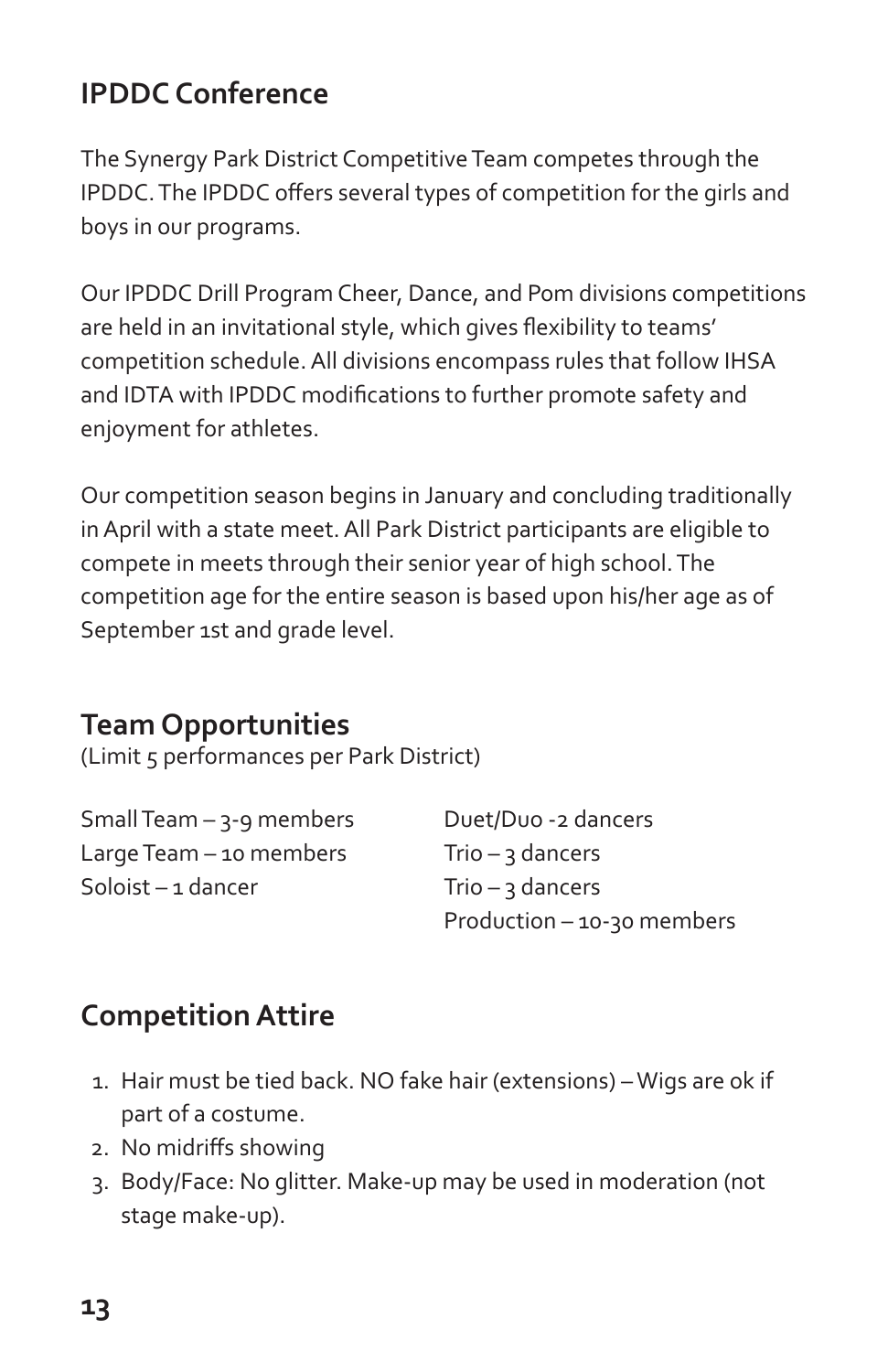- 4. Nails: No artificial fingernails. The length of natural nails is not to be further than the fingertips. NO nail polish will be permitted on finger or toe nails.
- 5. Jewelry: No jewelry will be permitted at any time during competition. Hair jewelry is ok (rhinestones) if pressed securely to the hair (eye lash glue).
- 6. If a child has newly pierced ears, that child must cover the earrings with Band-Aids.
- 7. A medical alert necklace or bracelet may be worn, providing it is taped down to the body.

#### **Synergy Park District 2020 Schedule of Performances**

Sunday, February 9 Oak Forest Cheer, Dance, Pom Sunday, February 23 Joliet Cheer, Dance, Pom Sunday, March 1 Plainfield Dance, Pom Sunday, April 5 Joliet Cheer, Dance, Pom Saturday, April 18 State at Oak Forest Cheer Sunday, April 19 State at Joliet Dance, Pom

**Date Location Divisions/Exhibition**

#### **Scheduled Days Off**

Tuesday, November 26 Wednesday, November 27 Thursday, November 28 Tuesday, March 24 Wednesday, March 25 Thursday, March 26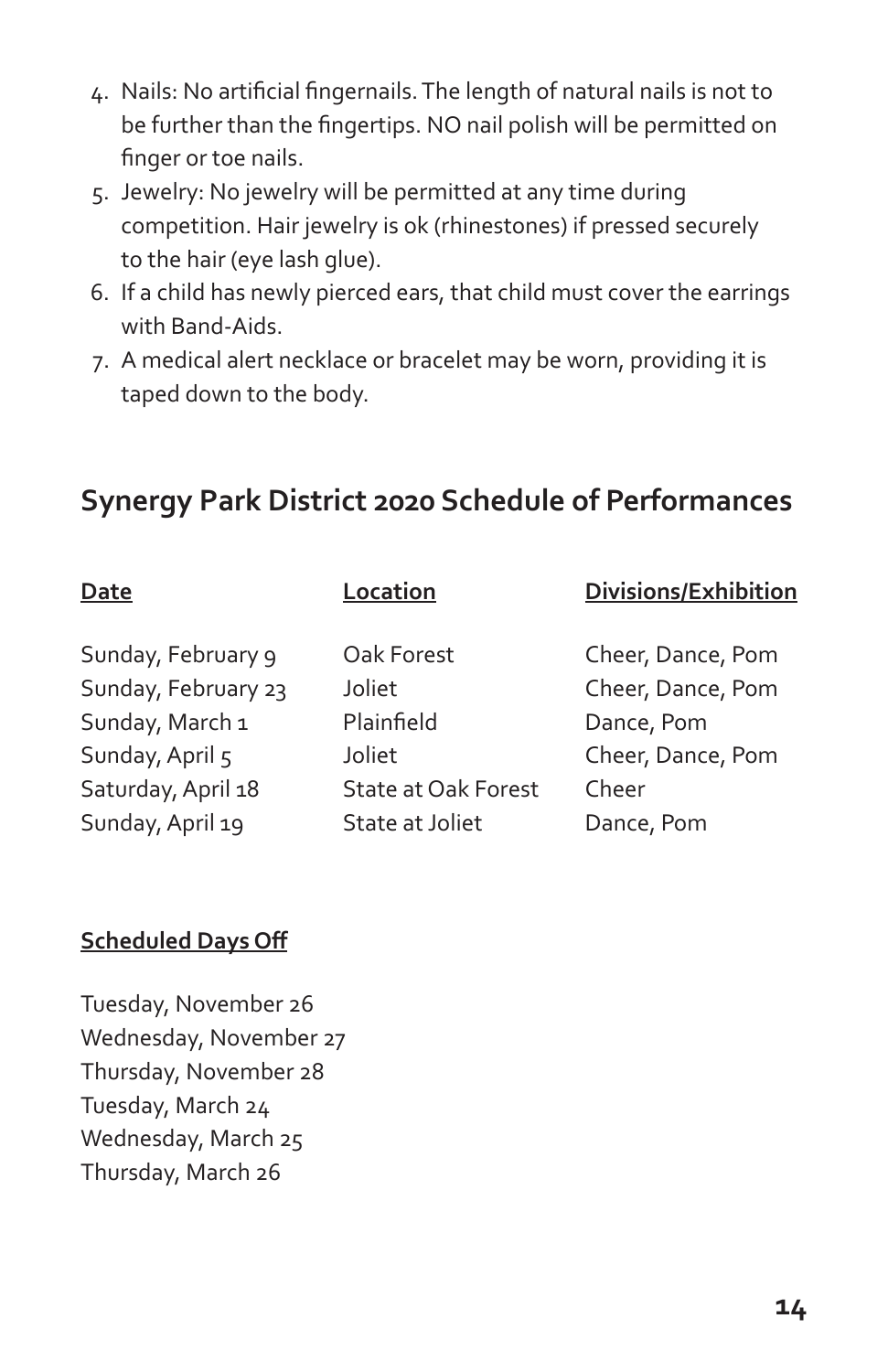#### **Parent Volunteering**

We would love for our parents to be involved in the studio and the team members' training. Parents are our number one supporters and we cannot do it without you.

Parents are asked to volunteer for fundraisers, meet set up, helping out with concessions, admissions, t-shirt and leotard sales, and holding the markers for the judges and the audience, along with other volunteers.

#### **Year Fundraiser**

If you have an idea for a fundraiser; please call or email Karen Cooper at 815-741-7275 ext. 129 or kcooper@jolietpark.org. If you know anyone or any business that would like to sponsor or make a donation to the Synergy Park District Competitive Team, please contact Karen Cooper.

#### **Sweetheart, Spring Fling, & State Competition Invitational**

**It is mandatory for a parent or guardian to volunteer at the Home Meets. Volunteer time slots vary depending on the job. Please keep in mind that all hours will not be even. It is the nature of the meet to have different tasks that may be more time consuming. All volunteer sign-ups will be done through Sign-Up Genius. An email containing the link will be sent out when volunteer information is available.**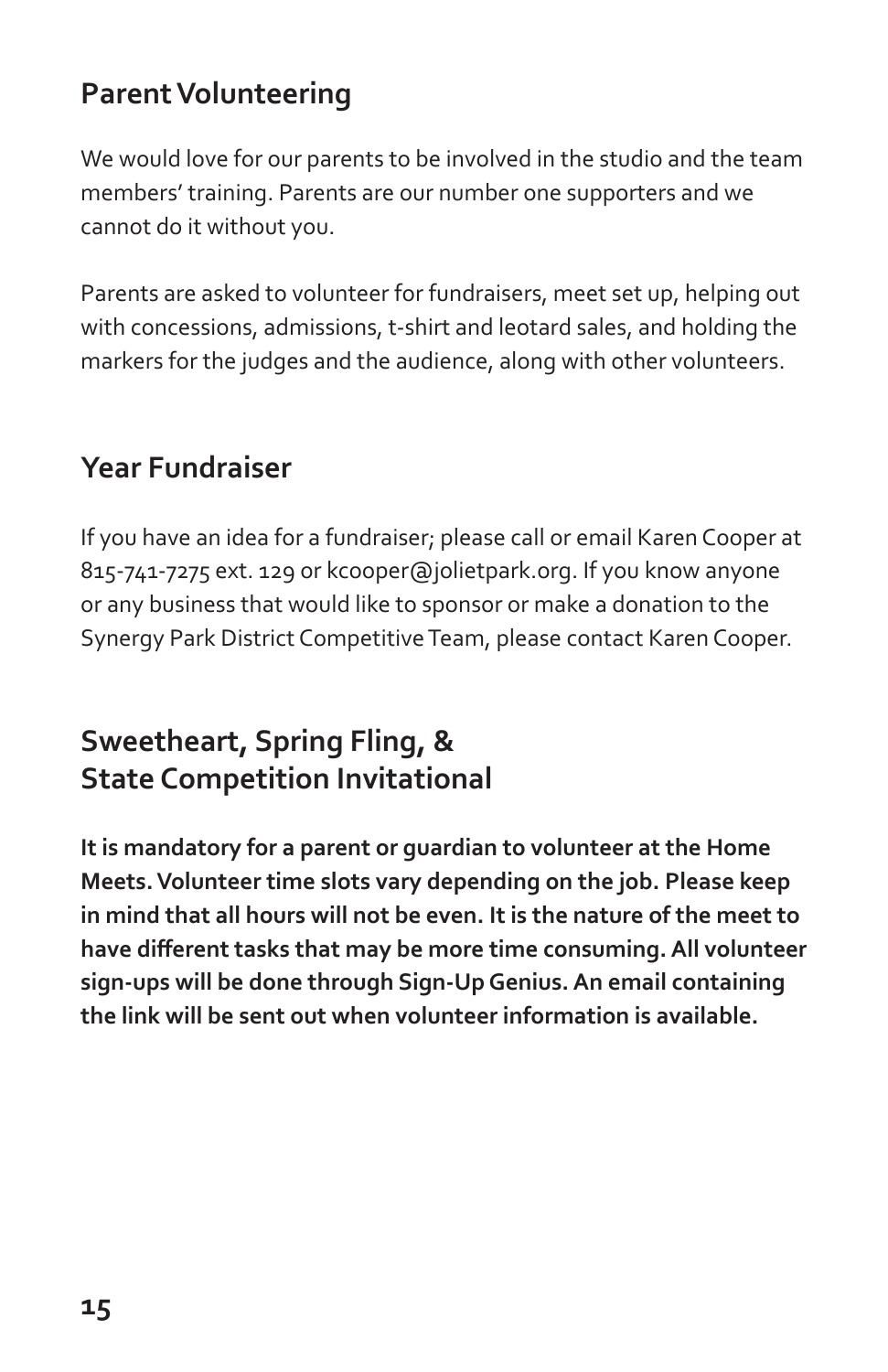#### **Staff**

Recreation Superintendent Karen Cooper Contact Info: 815-741-7275 ext. 129 kcooper@jolietpark.org

Coaches

Alyssa Anderson Kelsey Bishop Andrew Camacho Mackenzie Cryder Riley Marco Becca McClelland

Head Coach Velari Dorsey